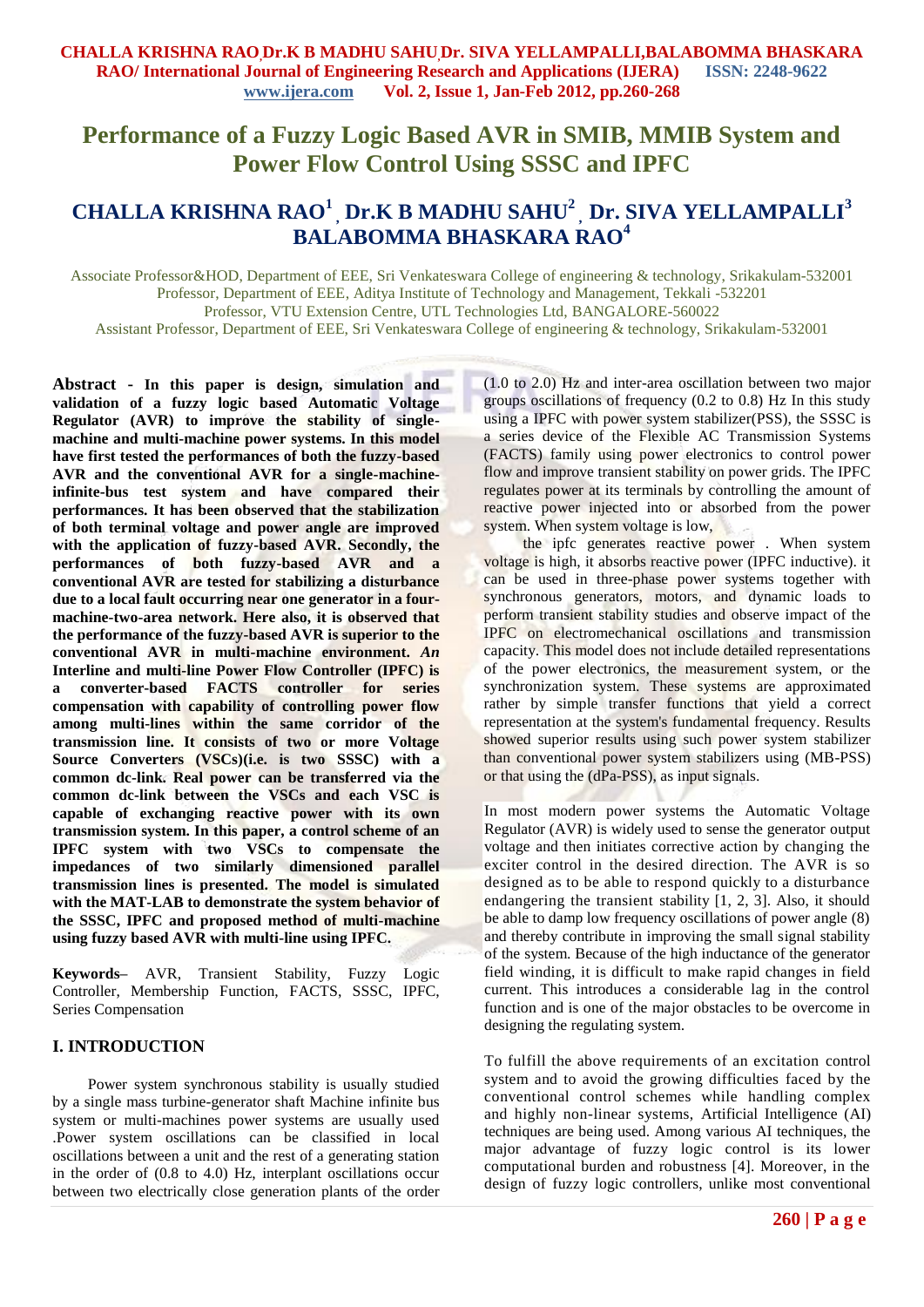methods, a mathematical model is not required to describe the system under study.

This paper reports on the design and validation of a fuzzybased AVR to enhance the stability of power systems considerably and emphasizes its easy implementation. The effectiveness of the proposed fuzzy AVR in singlemachine and multi-machine systems is demonstrated by digital computer simulation. It is shown that, by application of fuzzy AVR to the power systems commendable dynamic performance can be obtained.

Flexible AC Transmission Systems (FACTS), based on either Voltage or Current Source Converters (VSC/CSC), can be used to control steady-state as well as dynamic/transient performance of the power system. Converter-based FACTS controllers, when compared to conventional switched capacitor/reactor and thyristor- based FACTS controllers such as Static Var Compensator (SVC) and Thyristor-controlled Series Capacitor (TCSC), have the advantage of generating/absorbing reactive power without the use of ac capacitors and reactors. In addition, converter-based FACTS controllers are capable of independently controlling both active and reactive power flow in the power system [1].

Series connected converter-based FACTS controllers include Static Synchronous Series Compensator (SSSC), Unified Power Flow Controller (UPFC), and Interline Power Flow Controller (IPFC). A SSSC is a series compensator with ability to operate in capacitive/inductive modes to improve system stability [3,4]. The UPFC includes a Static Synchronous compensator (STATCOM) and a SSSC that share a common dc-link. The IPFC consists of two or more SSSC with a common dc-link; so, each SSSC contains a VSC that is in series with the transmission line through a coupling transformer, and injects a voltage – with controllable magnitude and phase angle - into the line. IPFCs provide independent control of reactive power of each individual line, while active power could be transferred via the dc-link between the compensated lines. An IPFC can also be used to equalize active/ reactive power between transmission lines, and transfer power from overloaded lines to under-loaded lines [2].

Since its introduction in 1998 [2], relatively only a few research papers exist about IPFC configurations as compared to other types of FACTS controllers. In [5,6,7], the control design and steady-state operation of an IPFC is presented. In [8,9], the utilization and steady-state operation of the  $\pm 200$ MVA Convertible Static Compensator (CSC) installed by New York Power Authority at its Marcy 345 kV substation is described. The CSC is capable of controlling voltage, increasing power transfer and enhancing the dynamic performance of the power system. It includes two VSCs, and by means of different circuit configurations, can function either as a STATCOM, SSSC, UPFC or IPFC.

This paper presents EMTP-RV based models of the IPFC which are based on [1,2]. In section II, the model of a 3 level Neutral-Point-Clamped (NPC) VSC - used as the basic building block of an IPFC - is presented. In section III, the IPFC control scheme for two identical transmission lines is studied. The controller is designed to regulate the transmission line impedance (*R* and *X*) and balance the dclink capacitor voltages of the IPFC. The simulation results are used to assess the ability of the IPFC to regulate the transmission line impedance in the power system and PSS produce oscillations in synchronous machine.

## **II. METHODOLOGY**

#### **Multi –band power system stabilizer:**

The need for effective damping of a wide range of electromechanical oscillations motivated the concept of the (MB-PSS). As its name reveals, the MB-PSS structure is based on multiple working bands. The main idea of the MB-PSS is that three separate bands are used, respectively dedicated to the low, intermediate, and high frequency modes of oscillations. The low band is typically associated with the power system global mode, the intermediate band with the inter-area modes, and the high band with the local modes. Each of the three bands is made of a differential band-pass filter, gain, and limiter as shows Fig. A. The outputs of the three bands are summed and passed through a final limiter producing the stabilizer output *Vstab* (Fig. A). This signal then modulates the set point of the generator voltage regulator so as to improve the damping of the electromechanical oscillations. Usually, a few of the lead-lag blocks should be used in MB-PSS.circuits. Two different approaches are available to configure the settings during MB-PSS tuning process.

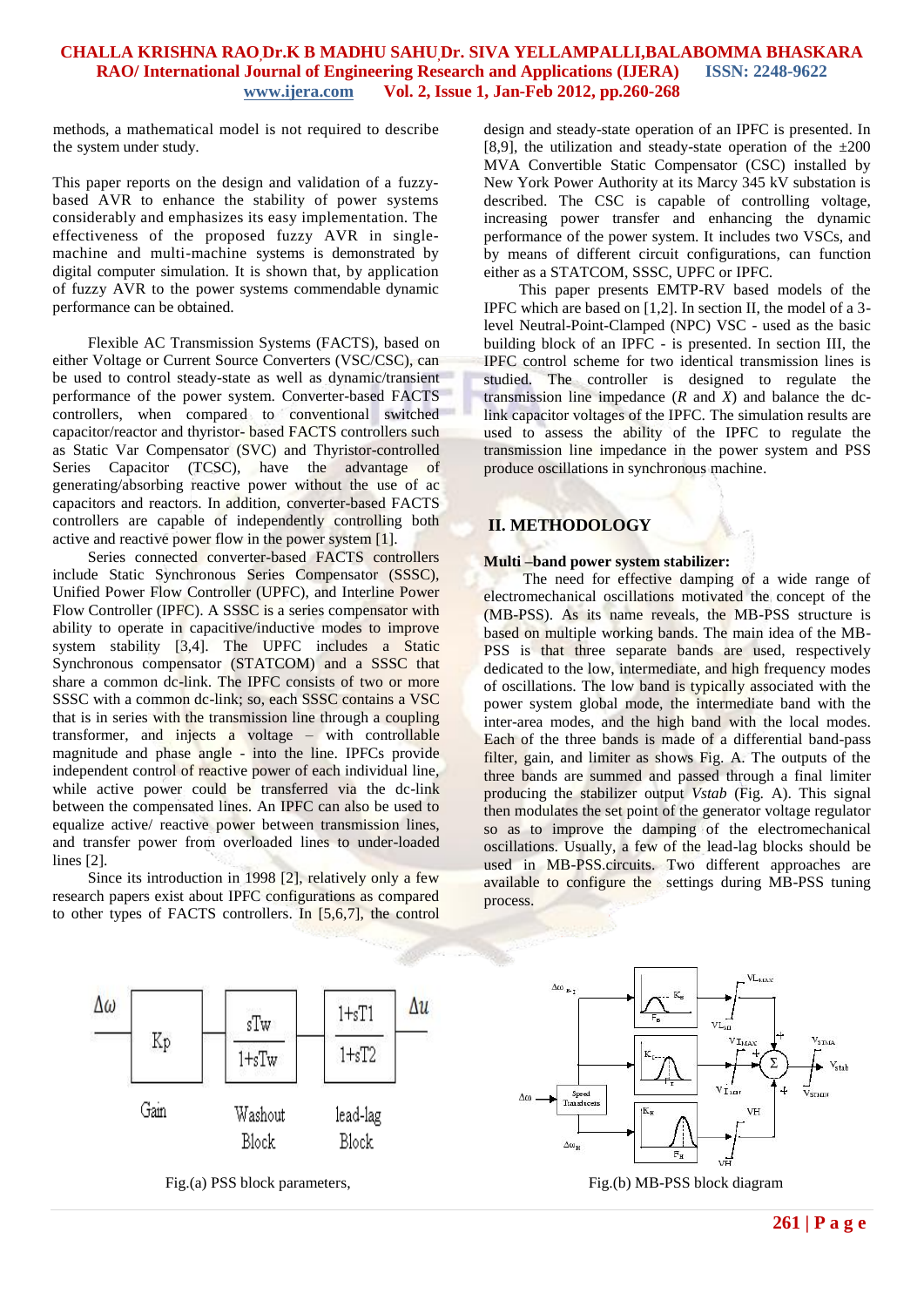#### *Automatic Voltage Regulator(AVR) :*

In most modem power systems the Automatic Voltage Regulator (AVR) is widely used to sense the generator output voltage and then initiates corrective action by changing the exciter control in the desired direction The AVR is so designed as to be able to respond quickly to a disturbance endangering the transient stability . Also, it should be able to damp low frequency oscillations of power angle (∆) and thereby contribute in improving the small signal stability of the system. Because of the high inductance of the generator denotes field winding,



it is difficult to make rapid changes in field current. fig(B).This introduces a considerable lag in the control function and is one of the major obstacles to be overcome in designing the regulating system block diagram shown in  $Fig(B)$ .

#### **FUZZY SET THEORY**

(a) Definition of a fuzzy set: Assuming that  $X$  is a collection of objects, a fuzzy set A in X is defined to be a set of ordered pairs:

۰

$$
A = \{(X, \mu_A(X))/X \in X\} \qquad (1)
$$

Where  $/\mu_A$  (x) is called the membership function of x in *A*. The numerical interval *X* is called Universe of Discourse [5]. The membership function *X )* denotes the degree to which x belongs to *A* and is usually limited to values between 0 and 1.

(b) Fuzzy set operation: Fuzzy set operators are defined based on their corresponding membership functions. Operations like AND, OR, and NOT are some of the most important operators of the fuzzy sets. It is assumed that *A* and *B* are two fuzzy sets with membership

Functions  $\mu_A(x)$ *and*  $\mu_B(x)$  respectively. Then, the following operations can be defined:

*(1) The AND operator or the intersection of two fuzzy sets:* The membership function of the intersection of these two fuzzy sets  $(C = A \cap B)$ , is defined by

$$
\mu_c(x) = min\{\mu_A(x), \mu_B(x)\}, x \in X \qquad (2)
$$

*(2) The OR operator or the union of two fuzzy sets:* The membership function of the union of these two fuzzy sets  $(D = A \cup B)$ , is defined by

$$
\mu_D(x) = Max\{ \mu_A(x), \mu_B(x) \}, x \in X \tag{3}
$$

*(3) The NOT operator or the complement of a fuzzy set:* The membership function of the complement of A, *A'*, is defined by:

 $\mu_A(x) = 1 - \mu_A(x), x \in X$  (4)

*4) Fuzzy relation:* A fuzzy relation *R* from *A* to *B* can be considered as a fuzzy graph and characterized by membership function  $\mu_R(x, y)$ , which satisfies the composition rule as follows:

$$
\mu_B(y) = Max \{ min[\mu_A(x), \mu_B(x)] \} \qquad (5)
$$

$$
x \in X
$$

## **4 FUZZY-BASED AVR**

The first step in designing a fuzzy-based AVR is to choose which state variables, representative of system dynamic performance, must be taken as the input signals to the controller. Choice of proper linguistic variables formulating the fuzzy control rules is also an important factor in the performance of the fuzzy control system. These variables transform the numerical values of the input of the fuzzy AVR, to fuzzy quantities. Empirical knowledge and engineering intuition play an important role in choosing linguistic variables and their corresponding membership functions. In this paper, based on previous experience, deviation in terminal**•**

voltage (e) and its derivative (*e*) has been chosen as the input signals of the fuzzy-based AVR. The second step is to choose the linguistic variables, keeping in mind that the number of linguistic variables specifies the quality of the control. As the number of the linguistic variables increases, the computational time and required memory also increase. Therefore a compromise between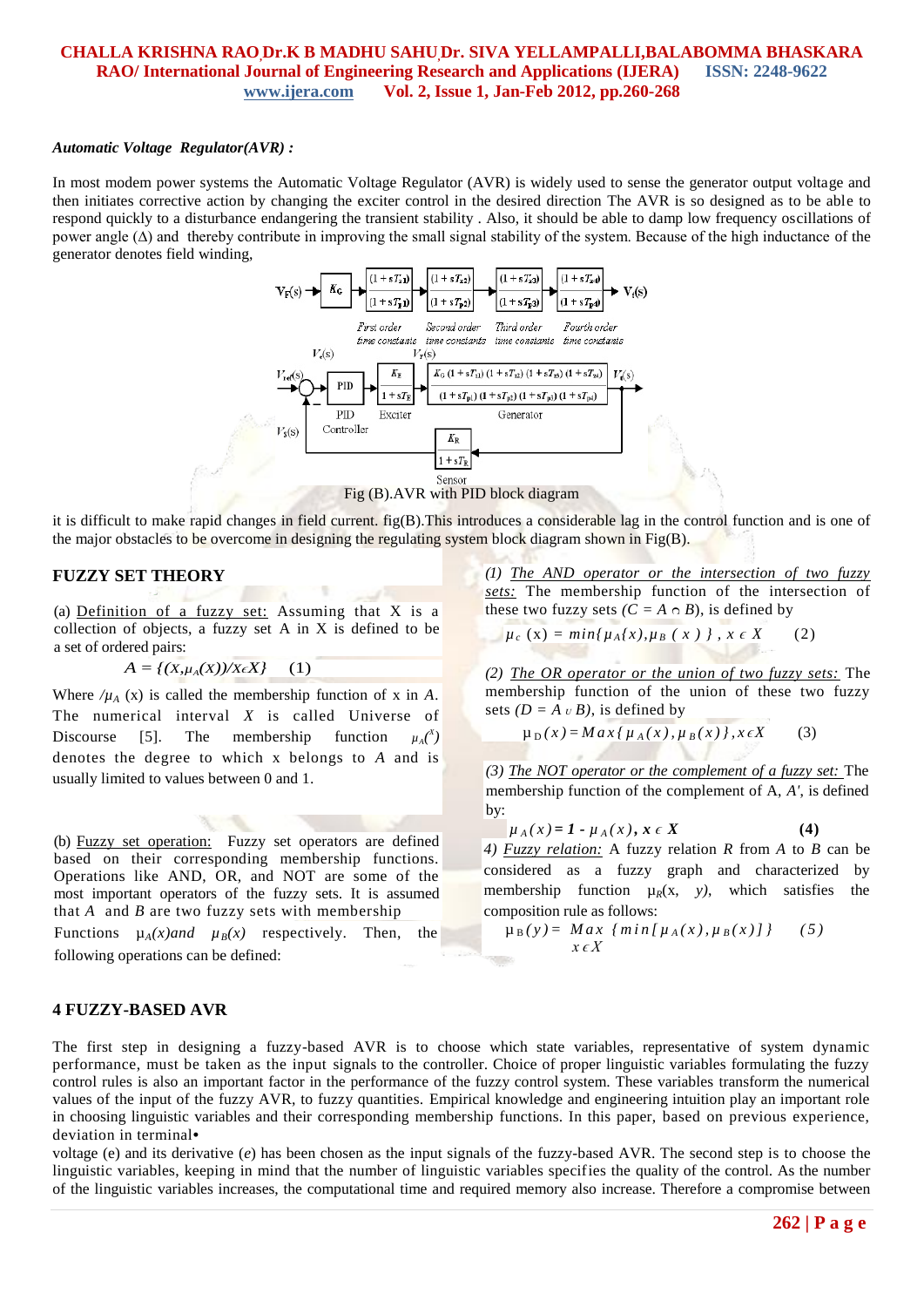the quality of control and computational time is needed to choose the number of linguistic variables. For the test systems, following seven linguistic variables for each of

the input and output variables are used to describe them: (i)LP (Large Positive), (ii) MP (Medium Positive), (iii)SP (Small Positive), (iv) ZE (Zero), (v) SN (Small Negative), (vi) MN (Medium Negative) and (vii) LN (Large Negative). The normalization of the input variables is done by dividing the input values by maximum of the corresponding value of the input variable obtained by open loop simulation [6]. Thirdly, it is required to determine the membership functions for the fuzzy sets. In this paper, the authors have used triangular membership functions to define the degree of membership as shown in Figure  $\mathcal{L}$ 

In designing the AVR, the rules are defined using linguistic variables. The two inputs, deviation of terminal voltage and its derivative, result in 49 rules for each machine. A proper way to show these rules is given in Table 1. A typical rule has the following structure:

*Rule 1: IF voltage error is LN (Large Negative) AND derivative of error is LN (Large Negative) THEN VAVR (Output of fuzzy AVR) is LP (Large Positive).*



In this paper, the Min-Max method is used to find the fuzzy region for each fuzzy rule. Fuzzy rules are connected using AND operator, where the AND operator means finding minimum between two

membership functions. The AND operator is used to obtain the minimum between input membership functions. Later, the minimum between this result and the output membership function is found. Finally the output membership function of a rule is calculated. This procedure is carried out for all the rules and for every rule an output membership function is obtained. To find the output membership function due to all these rules, the maximum among all of these rules is calculated. Since a non-fuzzy signal is needed for the excitation system, by knowing the membership function of the fuzzy controller its numerical value is determined. This is called defuzzification and in this paper, the Centroid Method is used, where the weighted average of the membership function or the center of gravity of the area bounded by the membership function curve is computed to be the most typical crisp value of the fuzzy quantity

## *A. Power Circuit of IPFC*

#### *A. Power Circuit*

An IPFC (Fig. 1) uses two or more VSCs that share a common dc-link. Each VSC injects a voltage – with controllable amplitude and phase angle - into the power transmission line through a coupling transformer. Each VSC provides series reactive power compensation for an individual line and it can also supply/absorb active power to/from the common dc-link. Thus, an IPFC has an additional degree of freedom to control active power flow in the power system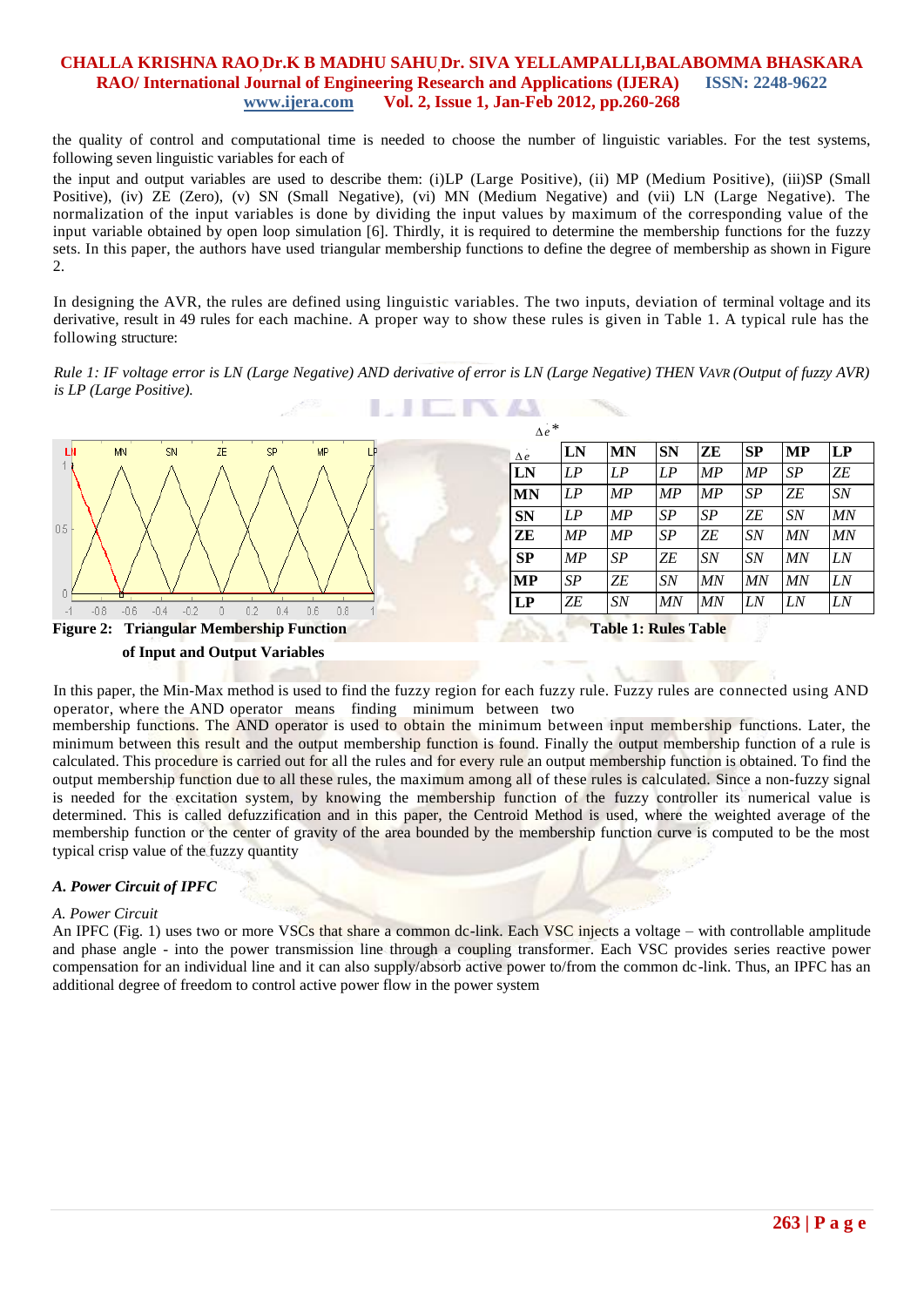

Fig. 1. Schematic of an IPFC

when compared to a traditional compensator. This capability makes it possible to transfer power from over- to under-loaded lines, reduce the line resistive voltage drop, and improve the stability of the power system. Fig. 1 shows the scheme of an IPFC having two VSCs. In this scheme, a master control system is used to compensate both resistive and inductive impedances of the Line 1 power system, and the slave control system is used to regulate the reactance of Line 2 and maintain the common dc-link voltage.

#### *B. Converter Model*

For the converter model, a 3-phase 3-level NPC VSC with a switching frequency of 900 Hz is used. Each converter consists of 12 valves and 2 dc capacitors C1 and C2. Each valve

consists of a switch with turn-off capability and an antiparallel diode. The diodes ensure bi-directional current flow and, therefore, the converter can operate in either rectifier or inverter modes. If the VSC losses are neglected, the injected voltage from the converter can be set to either lead or lag the transmission line current by exactly 90o, depending upon the requirement of the reactive power. The neutral point of the coupling transformer and dclink of the slave system VSC are connected with a large inductor *Lo*. This path is employed to equalize the dc capacitor voltages of the VSC.

## *III. CONTROL SCHEME OF IPFC*

The IPFC is designed to maintain the impedance characteristic of the two transmission lines. The IPFC consists of two converter systems: (a) a master converter system that is capable of regulating both resistive and inductive Impedances of Line 1; and, (b) a slave converter system that regulates Line 2 reactance and keeps the common dc-link voltage of the VSC at a desired level. So, each VSC is independently controllable. Balancing the dc voltages *Vdc1*  and *Vdc2* on the capacitors C1 and C2 respectively, is an important concern in multi-level converter. Uneven voltage charging on the capacitors can cause over-voltages on the switching devices and that could be destructive for them. The problem may be solved by either (a) a modified PWM switching pattern, (b) by a voltage regulator for each level using an additional charge balancing leg, or (c) separate dc sources. In order to maintain an equal voltage in the dc-side, the voltage of the neutral point must be regulated. Here, based on, the zero sequence current *i0* is used to

Equalize voltages on the dc-link capacitors of the VSC.Fig. 2 show the control diagram of the slave IPFC system. It consists of three control loops: (a) for regulating the injected reactance, (b) for regulating the dc-link voltage, and (c) for balancing the voltages on the dc side capacitors.

To regulate the injected voltage amplitude, the Reactance Controller is employed. The injected reactance *Xinj* is compared to a reference reactance value *Xref* and a PI controller is used to amplify the error. The resultant is added to the *d*-component of the desired reference waveform *Vd'*, and that modulates the reference signals *va\*, vb\** and *vc\** of the PWM controller. The active power exchange is regulated by the phase angle of the injected voltage in response to an error in the dc-link voltage via a PI controller. The dc-link voltage *Vdc* is maintained constant and is equal to *Vdc-ref*, and by changing the converter dc/ac gain, the injected voltage amplitude is controlled. The slave control system must not only absorb enough active power to compensate for the VSC losses, but it must also supply the required active power for the master system. Consequently, the slave system provides a constant dc voltage for the master system and acts as an Energy Storage System (ESS).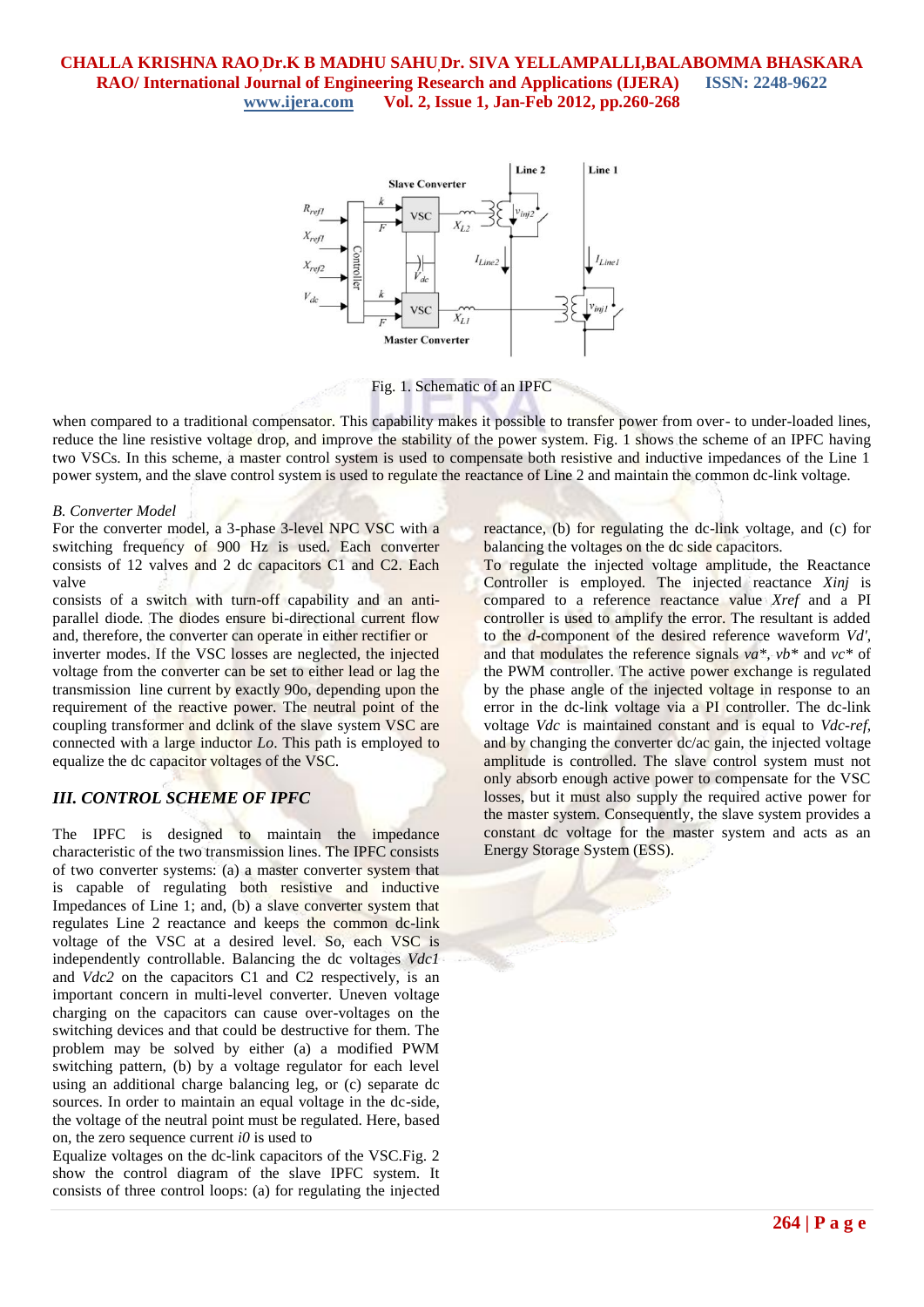

Fig. 2. IPFC slave converter system controller





*Vq"* and transforms them to 3-phase coordinates; these signals are used as the reference signals *va\*, vb\*,* and *vc\** of the PWM controller. And the PWM Block provides firing pulses for the3-level NPC VSC switches. Since the master converter system regulates the dc-link voltage to a fixed level, theoretically it is capable of injecting a voltage with a phase angle in the range of 0-360o.

*A. Balancing Controller*



Fig. 3 shows the overall control structure of the master IPFC system. This block diagram is similar to the block diagram of the slave IPFC system, and has many of the same blocks except for two major differences: (a) the dc voltage controller and (b) the balancing controller. Since the dc-link voltage is controlled by the slave system, the dc voltage controller and balancing controller are no longer needed. However, here two control loops are required to regulate the *d-* and *q*components in the synchronous reference frame in order to regulate both the reactance and resistance of the Line 1.

To regulate the injected reactance, a Reactance Controller is used. The injected reactance *Xinj-1* is compared to a reference value *Xref* and the error is fed to a PI controller. The resultant is added to the d-component of the desired reference waveform *vd'* to generate *vd".* Similarly, the injected resistance – defined as the real part of (*Vinj*/*Iline*) - is regulated by a Resistance Controller. For this purpose, the injected resistance *Rinj-1* is compared to reference value *Rref*  and the error is amplified by a PID controller. The result is added to the q-component of the desired waveform *Vq'* and generates *Vq"*. In this particular case, a PID controller is applied to reduce the oscillations of the time response. Block 8 receives the modified *d-* and *q-*components *Vd"* and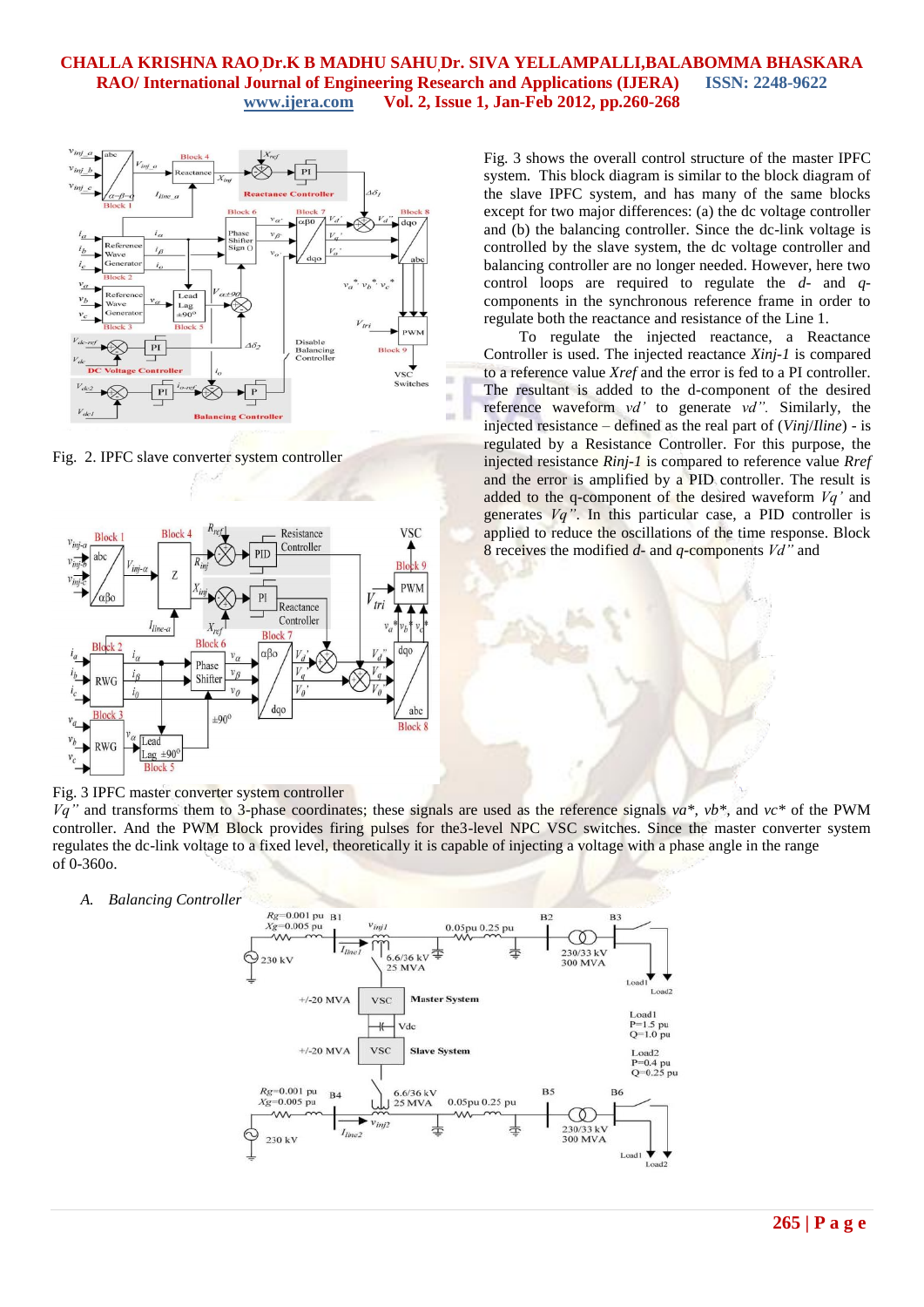The zero sequence current is used to balance the voltages of the dc-link capacitors in a 3-level Neutral-Point-Clamped (NPC) VSC. This is achieved by connecting the neutral points

of the slave system's coupling transformer and the dc-link of the IPFC through a large inductor *Lo*.If the dc-link capacitor voltages are unbalanced, a zero sequence current is generated. The generated zero sequence current i0-ref is compared to the actual zero sequence current of the converter's output i0 (neutral points of the coupling transformer), and amplified by a proportional controller. The zero sequence component v0' joins v  $\alpha$  ' and v  $\beta$  ' components of the controller and are then converted to the 3-phase reference components va\*, vb\* and vc\* (Fig. 2) that are used as the reference signals for the PWM controller. Consequently, the Balancing controller generates a zero sequence current that passes through the connection of the neutral point of the coupling transformer and the dc-link to equalize the voltage on the two capacitors.

## **IV. RESULTS AND CONCLUSIONS:**

The simulated power system (Fig. 4), modeled with MATLAB/SIULINK, consists of two identical transmission systems. The study of an IPFC system with two parallel lines has demonstrated the flexible control of active/reactive power to assist in the transmission system. The behavior of the system under various load changes at the receiving-end of the transmission system are presented and analyzed. The results of an IPFC system with two 3-level NPC VSCs in MATLAB/SIMULINK have validated. The simulation results demonstrate the capability of the IPFC in compensating both resistance and reactance of the transmission line of the IPFC.





Fig. 10: Injected voltage into the transmission line 2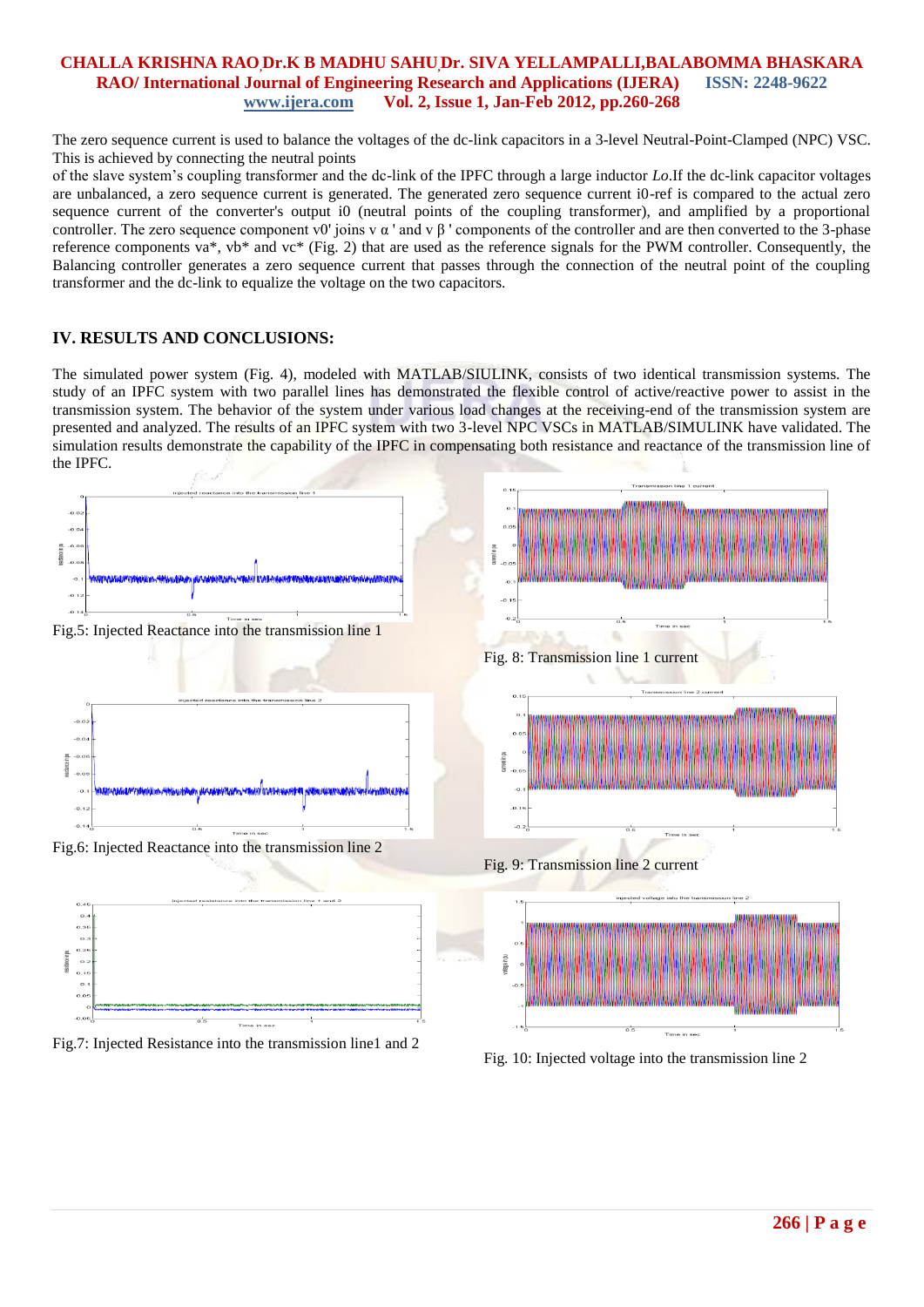

Fig. 11: Injected voltage into the transmission line 1



Fig.12 Rotorspeed deviation of machine with pss Time(t)sec

(i) Terminal voltage with conventional AVR (Test system 1)



(ii) Power Angle with conventional AVR (Test system 1)



(iii) Terminal voltage with Fuzzy AVR (Test system 1)



(iv) Power Angle with fuzzy AVR (Test system 1)



(v) Terminal Voltage with Conventional AVR (Test system 2)



(vi) Power Angle with Conventional AVR (Test system 2)



(vii) Terminal Voltage with Fuzzy AVR (Test system 2)



(viii) Power Angle with Fuzzy AVR (Test system 2)